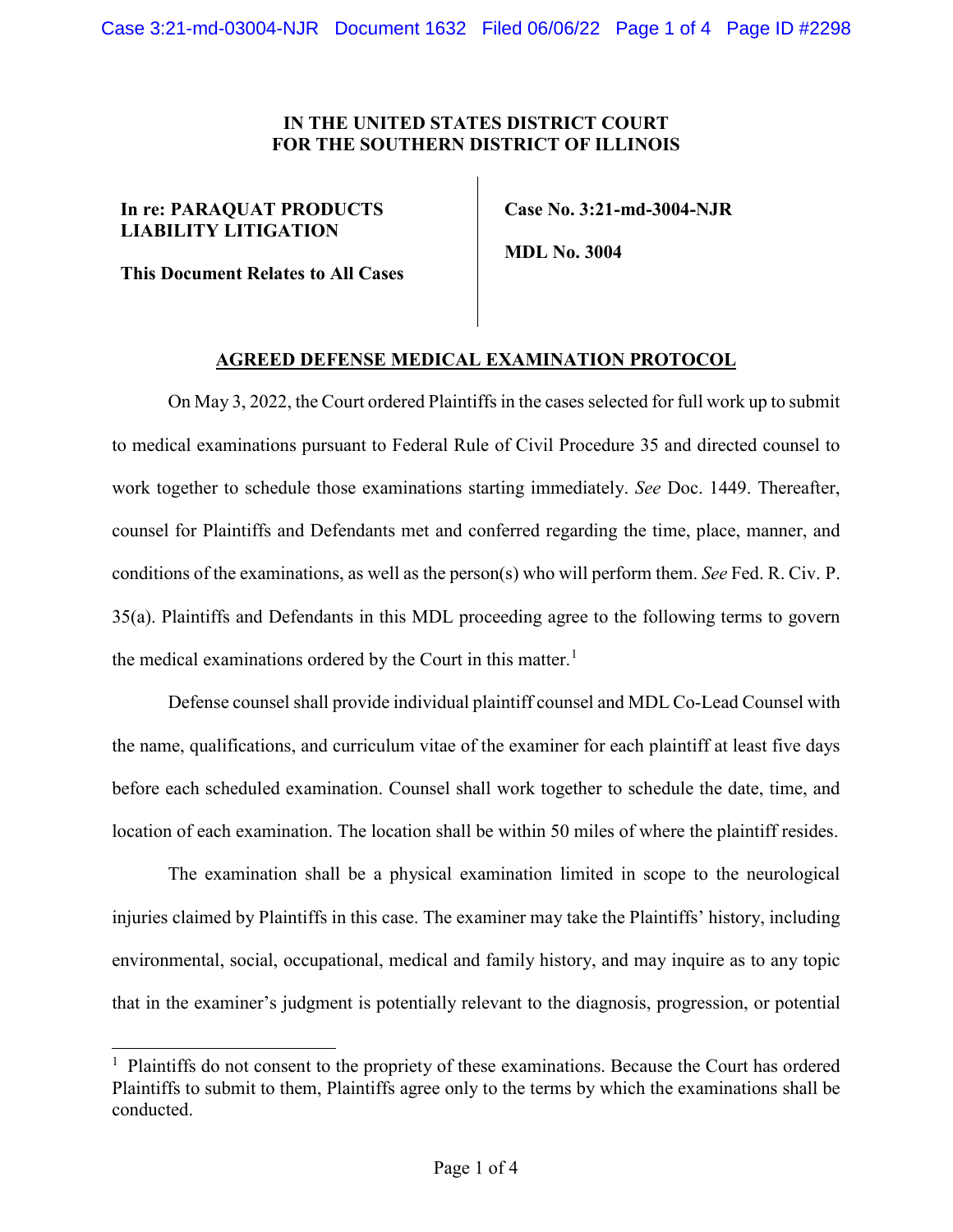cause of Plaintiffs' neurological condition. However, the examiner shall not inquire about Plaintiff's exposure to paraquat as that information has been provided to Defendants in the Plaintiff's deposition, PFS and PAQ. The examiner may inquire into the Plaintiffs' drug (medication) history and their use of and response to such treatments, as well as any history of exposure to non-medicinal compounds, including recreational drug use via any route. The Plaintiffs shall bring a list of their prescribed medications to the assessment. For example, and without limitation, the examiner shall be entitled to conduct assessments of the patient's cognitive function, mental status, memory, language, executive functioning, visuospatial skills, sensory functioning (*e.g.*, perception of touch, vibration, proprioception (joint position sense) pain, temperature), cranial nerves, motor-system (*e.g.*, muscle strength and tone), motor functioning, coordination, reflexes, plantar responses, gait, and posture. The Plaintiffs may be examined for tremor (rest, action, postural, kinetic), dystonia, and bradykinesia. The examiner may conduct these assessments through physical examination, verbal tests, and/or paper and pencil tests if he/she believes such examination and/or tests would be helpful in forming an opinion regarding each Plaintiff. And the examiner may conduct a general examination of other relevant systems such as the heart, lungs, psychiatric state, etc., in order to assess the potential contribution of comorbidities to the Plaintiffs' symptoms and signs. The examination shall not exceed two hours in duration. If a Plaintiff takes medication regularly, the Plaintiff shall take such medication as scheduled on the days leading up to and including the date and time of the examination. No party or attendee may videotape or otherwise record the examination. To ensure the comfort of each Plaintiff and to negate any need for disrobing, the Plaintiff shall wear shorts and a short-sleeved shirt to the examination.

The examination will be conducted in person. Each party may have one attorney present at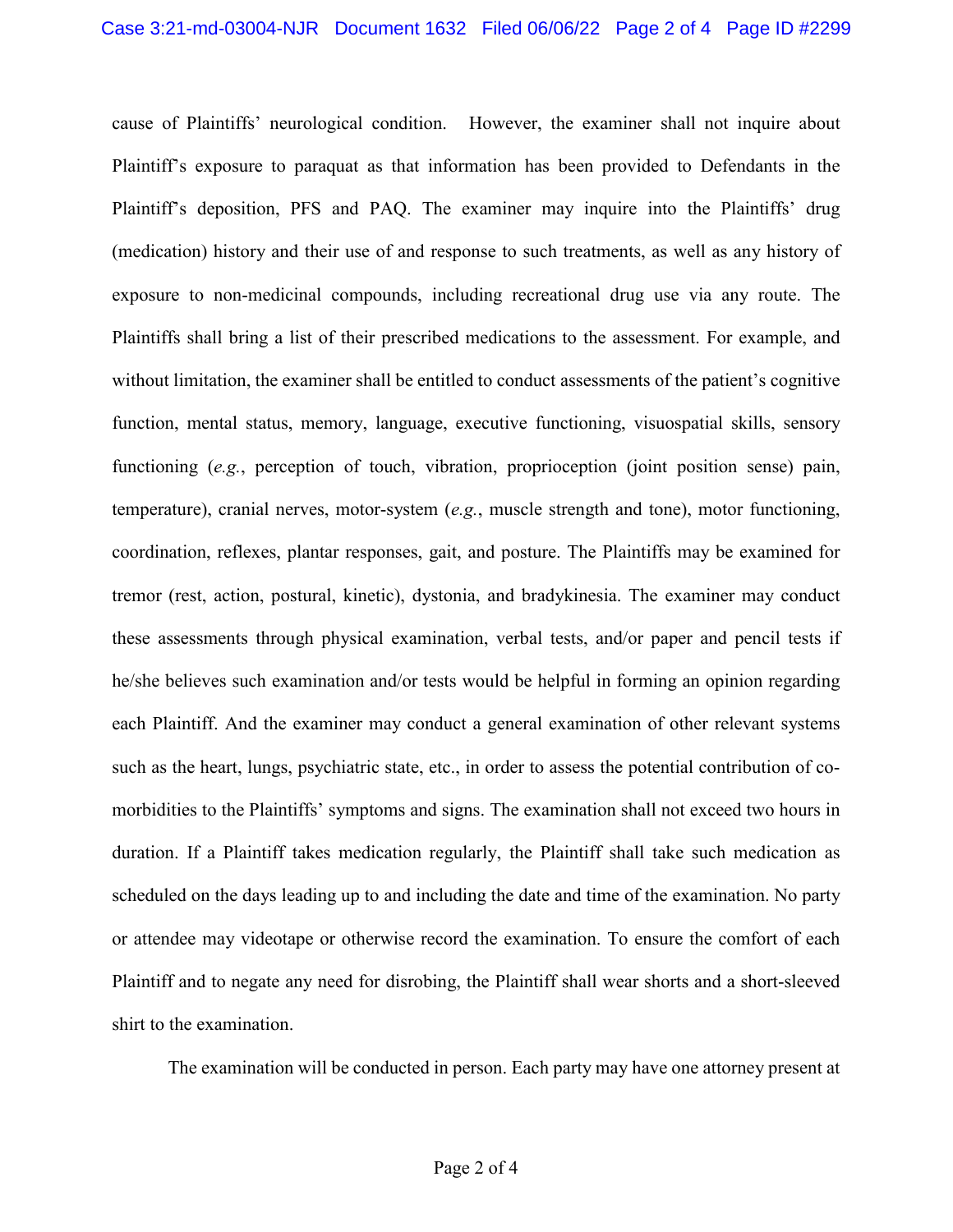the examination. In addition, Plaintiffs may bring a family member to the examination. But any attorney or family member who attends shall observe only and not interfere in any way with the examination or communicate with Plaintiffs (or on behalf of Plaintiffs) while the examination is taking place, unless asked to do so by the examiner. All attendees are expected to conduct themselves professionally. Nothing in this agreement precludes Plaintiff's counsel from exercising the right to terminate the examination and seek a protective order pursuant to the Federal Rules of Civil Procedure, if appropriate.

Defendants shall provide Plaintiff's individual counsel and MDL Co-Lead Counsel with a copy of the examination report promptly after it is available.

/s/ Khaldoun A. Baghdadi (with consent) /s/ Peter J. Flowers (with consent) Khaldoun A. Baghdadi Peter J. Flowers [kbaghdadi@WalkupLawOffice.com](mailto:kbaghdadi@WalkupLawOffice.com) [pjf@meyers-flowers.com](mailto:pjf@meyers-flowers.com)<br>Co-Lead Counsel for MDL Plaintiffs Co-Lead Counsel for MDL Plaintiffs Co-Lead Counsel for MDL Plaintiffs Co-Lead Counsel for MDL Plaintiffs

/s/ Sarah Shoemake Doles (with consent) Sarah Shoemake Doles [sdoles@careydanis.com](mailto:sdoles@careydanis.com) Co-Lead Counsel for MDL Plaintiffs

Ragan Naresh Sharyl A. Reisman [ragan.naresh@kirkland.com](mailto:ragan.naresh@kirkland.com) [sareisman@JonesDay.com](mailto:sareisman@JonesDay.com)

/s/ Ragan Naresh (with consent) /s/ Sharyl A. Reisman (with consent) Counsel for Syngenta Defendants Counsel for Defendant Chevron USA Inc.